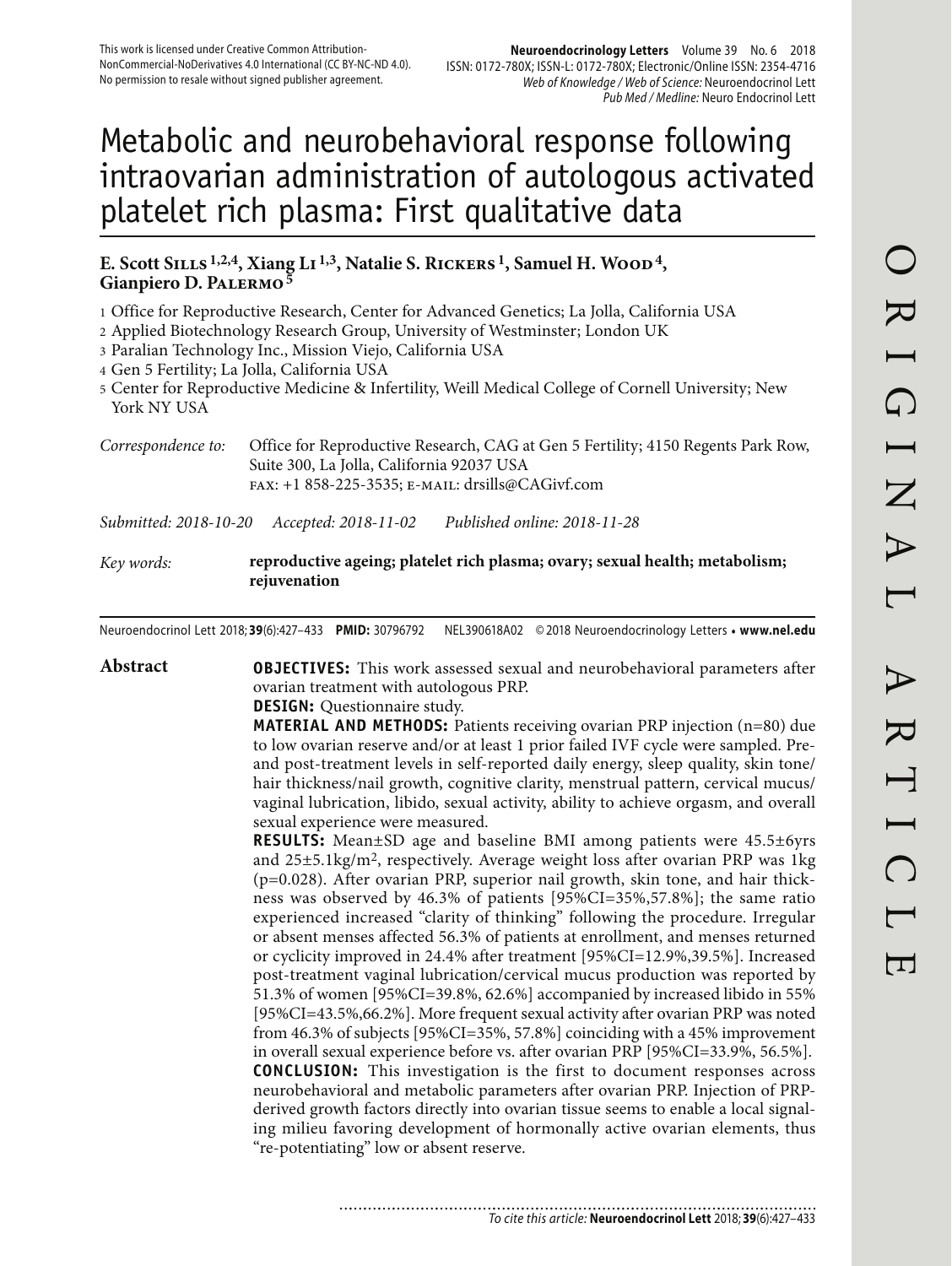## **INTRODUCTION**

Platelets and their products (*i.e.*, platelet rich plasma, PRP) have well-established roles in managing thrombocytopenia, yet PRP also comprises many soluble mediators critical to coordinate cellular repair after tissue injury (Nurden, 2011). Closely linked to inflammatory signaling, PRP also modulates tissue regeneration, cell proliferation and migration, extracellular matrix remodeling, programmed cell death, differentiation, and angiogenesis (Gurtner *et al.*, 2008). Platelets are involved in the response to local tissue repair after capsular microtrauma in the adult human ovary after each ovulation, and likely contribute to overall organ function as well (Lacci & Dardik, 2010). Of note, the tissue regenerative effects of autologous PRP when applied to adult ovarian tissue have shown early promise in managing reduced reserve (Sfakianoudis *et al.*, 2018; Sills *et al.*, 2018). But independent of oocyte dynamics and IVF, what about broader, systemic responses following ovarian PRP? Here we report on selected effects of ovarian treatment with autologous PRP using a questionnairebased qualitative research model.

### **MATERIAL AND METHODS**

A retrospective chart review was performed to identify women who received autologous PRP to one or both ovaries at a single center, designed as an assessment extension for subjects who enrolled in registered clinical trial NCT03178695 (U.S. NLM, 2017). In brief, dosing consisted of fresh isolation of substrate followed by injection of activated PRP into ovarian stroma, as previously described.[4] Ovarian PRP treatments were performed at a single center, by one clinician using uniform equipment for all cases.

#### *Patient and public involvement*

A multidisciplinary team developed a 30-item research questionnaire, derived from the standardized Female Sexual Function Index (Crisp *et al.*, 2015) (see Table 1) Additional items were included based on redacted emails sent to clinic staff from patients after completing ovarian PRP. Queries were distributed by email invitation to those who underwent ovarian PRP procedure during a 16-month interval beginning April 2017. The questionnaire was configured electronically for secure internet access; there was no cost to participate and patients received nothing of value in exchange for contributing to the study. Participants were not able to access cumulative results until all data were received upon closure of the study. When the survey was pretested by volunteers (*n*=10), average time to answer all questions was approximately nine minutes. Incomplete questionnaires were not accessioned, and response origin IP addresses were monitored to block duplicate submissions. As this research component entailed no direct patient contact or collection of any identifiable

personal health information, the study design was considered "no risk to human subjects"; additional IRB oversight was therefore not required.

#### *Statistics*

Chi-square test was used for equality of proportions. Maximum likelihood estimation (MLE) was used to determine proportions with 95% confidence interval to assure ≥95% coverage. P-values <0.05 were considered statistically significant. Dispersion of patient age was shown by boxplot among different groups (Frigge *et al.*, 1989).

### **RESULTS**

Valid email contacts were extracted from chart reviews for study patients who completed ovarian PRP during the assessment period (*n*=188). PRP treatment dates for participants are summarized in Figure 1. From these, full questionnaires were returned by 80 patients (43% response rate). In this sample, mean±SD patient age was  $45.5\pm6$  (range = 30.7-63.5, median =  $45.1$ yrs) years. Mean±SD body mass index (BMI) for patients before vs. after PRP was  $25\pm5.1$  and  $24.7\pm4.3$ kg/m<sup>2</sup>, respectively. Further analysis of patient weight following ovarian PRP found an average loss of 1kg among study patients (*p*=0.028).

In this sample, 45 women reported irregular or absent menses at baseline (56.3%); 11 of these (24.4%) observed return of menstruation or resumption of regular menses following ovarian PRP (*p*=0.041, by binomial proportion z-test). Among 46 women who reported some past or present HRT (hormone replacement therapy) use before enrollment, 31 were able to discontinue HRT following ovarian PRP treatment (67.4%; 95%CI=52%, 80.5%]. There were 11 study patients who were not sexually active before undergoing ovarian PRP. In this subgroup, three women reported resumption of sexual activity after treatment (27.3%). Among patients who were sexually active prior to PRP (*n*=69), only three women reported negative change in sexual activity after ovarian PRP (4.4%). From these data, it was possible to evaluate reported improvement (27.3%) vs. impairment (4.4%) in sexual activity after ovarian PRP, and this difference was found to be highly significant ( $p=0.008$ , by N-1  $\chi^2$  test).

When patients considered their daily average energy level, 45 of 80 patients (56.3%) reported reduced fatigue and beneficial improvement in energy level following ovarian PRP treatment [95%CI=44.7%, 67.3%]. Selfreports were also analyzed for patient observations regarding skin quality, nail growth, and scalp hair thickness/texture after ovarian PRP administration. For these parameters, 37 of 80 patients (46.3%) noted improvement after treatment [95%CI=35%, 57.8%]. Of note, this change following ovarian PRP treatment was found to correlate closely with daily average energy level (Pearson's *r*=0.41; *p*<0.001).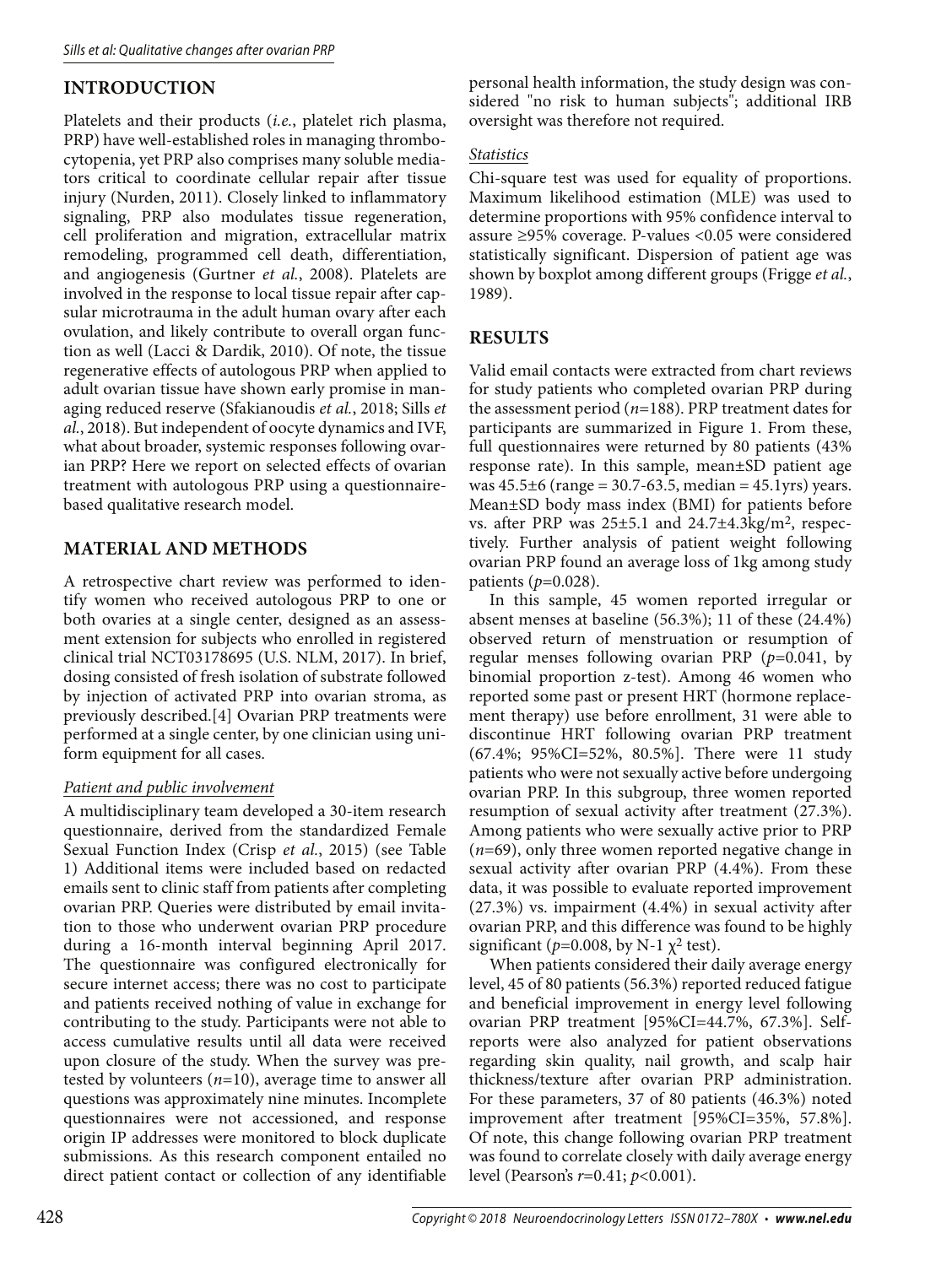**Tab. 1.** Summary of items assessed by anonymous questionnaire among women who completed intraovarian injection of autologous platelet rich plasma (PRP).

1. In what year were you born? (enter 4-digit birth year; for example, 1976)

| 2.  | When did you receive PRP at Dr. Sills office?                                                                                                                                                                                                                                                                                                                                                                                                                                                                                                 |
|-----|-----------------------------------------------------------------------------------------------------------------------------------------------------------------------------------------------------------------------------------------------------------------------------------------------------------------------------------------------------------------------------------------------------------------------------------------------------------------------------------------------------------------------------------------------|
| 3.  | What is your height in feet and inches?                                                                                                                                                                                                                                                                                                                                                                                                                                                                                                       |
| 4.  | At the time of your ovarian PRP procedure, what was your approximate weight in pounds?                                                                                                                                                                                                                                                                                                                                                                                                                                                        |
| 5.  | What is your approximate weight now, in pounds?                                                                                                                                                                                                                                                                                                                                                                                                                                                                                               |
| 6.  | Prior to your ovarian PRP treatment, were you having regular (approximately monthly) menses?                                                                                                                                                                                                                                                                                                                                                                                                                                                  |
| 7.  | Are you having regular (approximately monthly) periods after ovarian PRP, or has your menstrual pattern become more frequent?                                                                                                                                                                                                                                                                                                                                                                                                                 |
| 8.  | Prior to your ovarian PRP treatment, did you ever take prescription HRT (hormone replacement therapy)? Note - this includes birth control<br>pills.                                                                                                                                                                                                                                                                                                                                                                                           |
| 9.  | After your ovarian PRP treatment, have you used any prescription HRT (hormone replacement therapy)? Note - this includes birth control pills.                                                                                                                                                                                                                                                                                                                                                                                                 |
| 10. | At the time of your ovarian PRP procedure, were you in a relationship which included regular sexual activity?                                                                                                                                                                                                                                                                                                                                                                                                                                 |
| 11. | After ovarian PRP treatment, did you continue your existing intimate relationship OR initiate a new intimate relationship?                                                                                                                                                                                                                                                                                                                                                                                                                    |
| 12. | Before your ovarian PRP treatment, how would you score your overall energy/activity level?                                                                                                                                                                                                                                                                                                                                                                                                                                                    |
| 13. | After your ovarian PRP treatment, how would you score your overall energy/activity level?                                                                                                                                                                                                                                                                                                                                                                                                                                                     |
| 14. | Before your ovarian PRP treatment, how would you describe your personal satisfaction with skin, nails, and hair characteristics?                                                                                                                                                                                                                                                                                                                                                                                                              |
| 15. | After your ovarian PRP treatment, how would you describe your personal satisfaction with skin, nails, and hair characteristics?                                                                                                                                                                                                                                                                                                                                                                                                               |
| 16. | Before your ovarian PRP treatment, how would you score your ability to think clearly (i.e., level of mental/cognitive function)?                                                                                                                                                                                                                                                                                                                                                                                                              |
| 17. | After your ovarian PRP treatment, how would you score your ability to think clearly (i.e., level of mental/cognitive function)?                                                                                                                                                                                                                                                                                                                                                                                                               |
| 18. | Prior to ovarian PRP treatment, how would you score your ability to get a good night's sleep (i.e., sleep duration & quality)?                                                                                                                                                                                                                                                                                                                                                                                                                |
| 19. | Following ovarian PRP treatment, how would you score your ability to get a good night's sleep (i.e., sleep duration & quality)?                                                                                                                                                                                                                                                                                                                                                                                                               |
|     | The remaining questions are based on the Female Sexual Function Index (FSFI). In answering these standard queries, the following definitions<br>apply: Sexual activity can include caressing, foreplay, masturbation, and vaginal intercourse. Sexual intercourse is defined as penile penetra-<br>tion (entry) of the vagina. Sexual stimulation includes situations like foreplay, masturbation, or sexual fantasy. Where: 1=almost never, 2=less<br>than half the time, 3=about half the time, 4=more than half the time, 5=almost always. |
| 20. | Before your ovarian PRP procedure, how often did you feel sexual desire or interest?                                                                                                                                                                                                                                                                                                                                                                                                                                                          |
| 21. | After your ovarian PRP procedure, how often did you feel sexual desire or interest?                                                                                                                                                                                                                                                                                                                                                                                                                                                           |
| 22. | Before your ovarian PRP procedure, how often would you note cervical mucus production or (natural) vaginal lubrication during sexual activ-<br>ity or intercourse?                                                                                                                                                                                                                                                                                                                                                                            |
| 23. | After your ovarian PRP procedure, how often would you note cervical mucus or (natural) vaginal lubrication during sexual activity or<br>intercourse?                                                                                                                                                                                                                                                                                                                                                                                          |
| 24. | Before your ovarian PRP procedure, how often were you satisfied with your arousal (excitement) during sexual activity or intercourse?                                                                                                                                                                                                                                                                                                                                                                                                         |
| 25. | After your ovarian PRP procedure, how often were you satisfied with your arousal (excitement) during sexual activity or intercourse?                                                                                                                                                                                                                                                                                                                                                                                                          |
| 26. | Before your ovarian PRP procedure, how often did you reach orgasm (climax) during sexual stimulation?                                                                                                                                                                                                                                                                                                                                                                                                                                         |
| 27. | After your ovarian PRP procedure, how often did you reach orgasm (climax) during sexual stimulation?                                                                                                                                                                                                                                                                                                                                                                                                                                          |
| 28. | Before your ovarian PRP procedure, how often were you satisfied with your overall sexual life?                                                                                                                                                                                                                                                                                                                                                                                                                                                |
| 29. | After your ovarian PRP procedure, how often were you satisfied with your overall sexual life?                                                                                                                                                                                                                                                                                                                                                                                                                                                 |

30. Were both of your ovaries able to be accessed and injected with PRP by Dr. Sills (even if this required more than one visit)?

We also sought to measure subjective change in cognitive acuity and mentation after ovarian PRP, and 37 of 80 patients (46.3%) noted increased "clarity of thinking" following the procedure [95%CI=35%, 57.8%]. This reported improvement in cognitive acuity was significantly correlated with both skin improvements (Pearson's *r*=0.36; *p*<0.01) and energy level (Pearson's *r*=0.47; *p*<0.001). Moreover, overall sleep quality among study subjects was reported to be better by 35 of 80 women (43.8%; 95%CI=32.7%, 55.3%] following ovarian PRP. This significant post-treatment change correlated significantly with skin improvements (Pearson's *r*=0.42; *p*<0.01), increased energy level (Pearson's *r*=0.42; *p*<0.01), and improved mentation (Pearson's *r*=0.39; *p*<0.01).

After ovarian PRP, some study patients observed a substantial change in vaginal lubrication/cervical mucus production; 41 of 80 women indicated these factors had improved (51.3%; 95%CI=39.8%, 62.6%] with significant correlations measured with skin improve-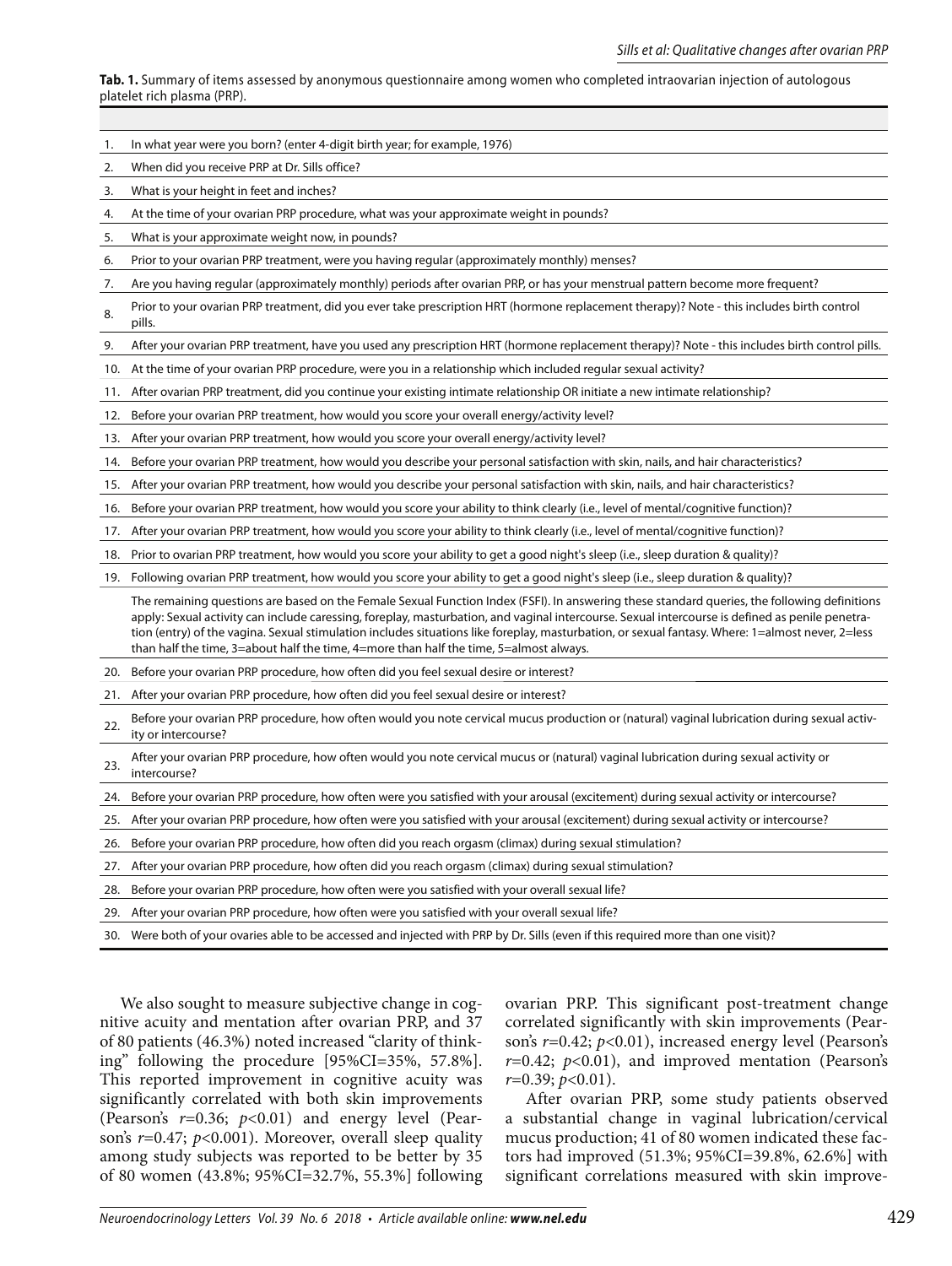

**Fig. 1.** Distribution of patient age as a function of treatment enrollment date among women (n=80) who completed transvaginal injection of intraovarian PRP.

ments (Pearson's *r*=0.32; *p*=0.004), increased energy level (Pearson's *r*=0.23; *p*=0.04), improved mentation (Pearson's *r*=0.28; *p*=0.011), and improved sleep quality (Pearson's *r*=0.37; *p*<0.001).

Moreover, interest in sexual activity was reported as increased by 44 of 80 subjects (55%) [95%CI=43.5%, 66.2%] and this improvement after ovarian PRP was strongly correlated with better skin tone, nail growth, and scalp hair thickness/texture improvements (Pearson's *r*=0.54; *p*<0.001), higher energy level (Pearson's *r*=0.37; *p*<0.001), clearer thinking/improved menta-

tion (Pearson's *r*=0.39; *p*<0.001), as well as better sleep quality (Pearson's *r*=0.46; *p*<0.001). A related change in arousal/sexual desire was also noted among study patients following ovarian PRP, such that 37 of 80 women (46.3%; 95%CI=35%, 57.8%) indicated that this was enhanced after treatment, as was the ability to achieve orgasm/climax during sex (45% reported improvement; 95%CI=33.9%, 56.5%). As shown in Figure 2, respondents answering affirmatively regarding improved level of overall sexual experience after ovarian PRP were significantly older than patients who



**Fig. 2.** Improvement of 'overall sexual experience' following intraovarian injection of autologous platelet rich plasma, as measured from anonymous, confidential self reports (n=80). In this sample, mean±SD age for patients responding yes vs. no were 47.9±6.3 vs. 43.5±5.2yrs (p=0.001, by two tailed t-test).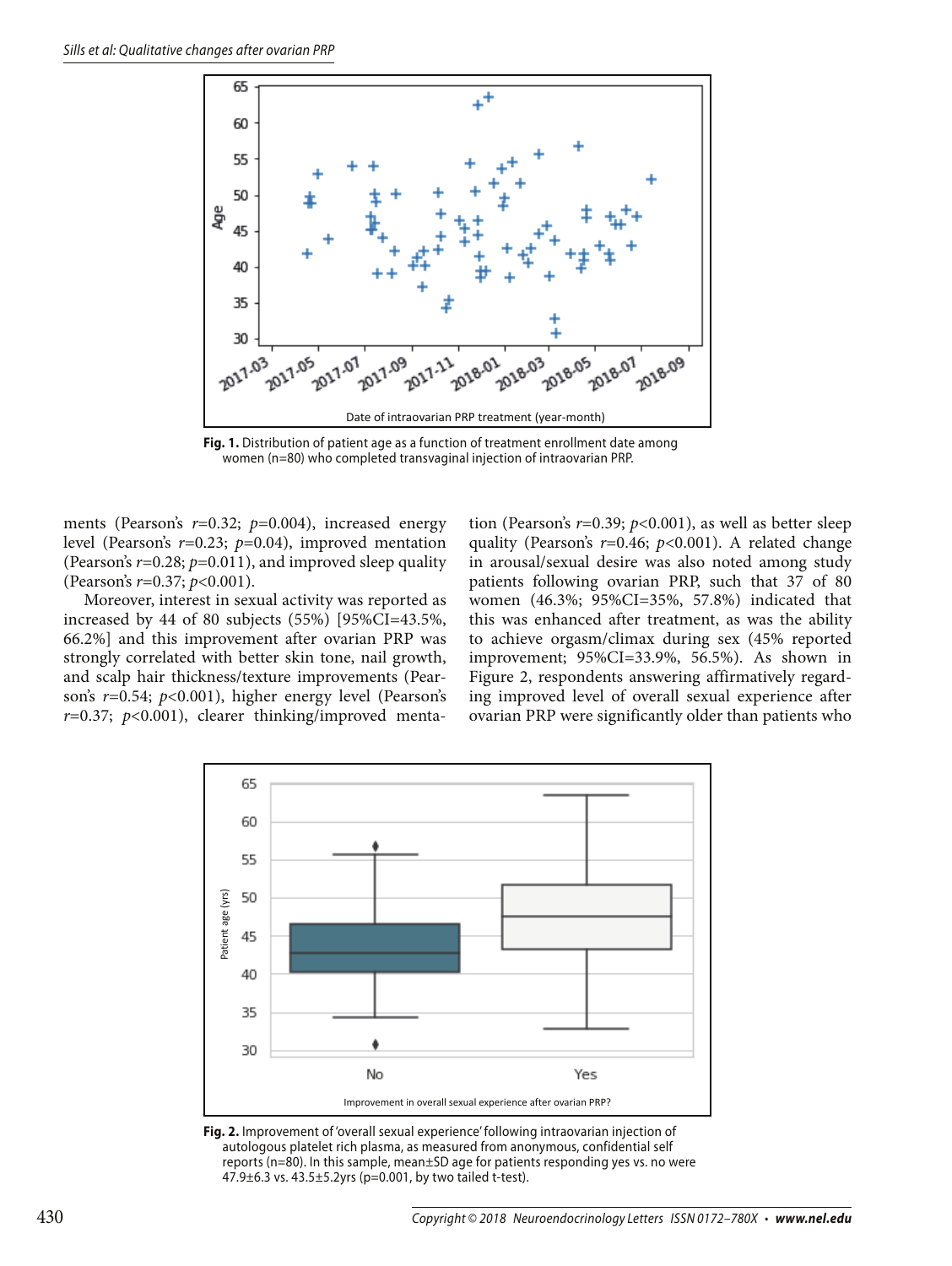

**Fig. 3.** Change (%Δ ) in selected sexual function and metabolic parameters before vs. after intraovarian injection of autologous platelet rich plasma, as measured from anonymous, confidential self reports (n=80). Where: A=skin tone/hair thickness/ nail growth, B=daily energy level, C=cognitive clarity, D=sleep quality, E=sexual desire/libido, F=cervical mucus/vaginal lubrication, G=arousal, H=ability to achieve orgasm/climax, I=overall sexual experience.

did not report such change (47.9±6.3 vs. 43.5±5.2yrs; *p*=0.001). Changes in pre- vs. post-PRP responses across all study parameters are summarized in Figure 3.

Although subjects who enrolled in the RCT usually had both ovaries treated with autologous PRP, this was not possible for 35% of cases (*n*=28). Unilateral ovarian injection was generally due to limited visibility of adnexal structures via transvaginal ultrasound, secondary to body habitus. Our analysis confirmed that access to one ovary only was significantly correlated to BMI (*p*=0.027), such that heavier patients were less likely to undergo bilateral ovarian PRP treatment. Nevertheless, sub-analysis of survey data revealed that injection of autologous PRP into just one ovary was similarly effective in manifesting change in overall sex life satisfaction change (*p*=0.85), energy level (*p*=0.42), and menses pattern change (*p*=0.15) compared to bilateral ovarian treatment.

#### **DISCUSSION**

Eventual cessation of menses heralds the natural closing of the reproductive window for females (Sills *et al.*, 2009), and the effects of this narrowing therapeutic spectrum in clinical fertility practice often include low ovarian reserve and menstrual irregularity. As a biological process, perimenopause and menopause may be regarded as universal among women of sufficient age, yet the constellation of symptoms can impact productivity and quality of life with much variation (Greening, 2017). Indeed some infertility patients may not confront menopause until many years later, but nevertheless experience features of ovarian ageing—where the challenge of reproductive loss is but one component. Accordingly, fertility issues tend to take the spotlight during IVF consultations while not far from centerstage are equally distressing issues including vaginal discomfort and dryness (Kingsberg & Krychman, 2013; Naumova & Castelo-Branco, 2018), reduced libido (Shifren *et al.*, 2008; Cappelletti & Wallen, 2016), poor sleep quality (Baker *et al.*, 2018; Jones *et al.*, 2018), and cognitive decline (Berent-Spillson *et al.*, 2013; Georgiakis *et al.*, 2016).

Against this background, two publications have discussed ovarian tissue treatment with autologous platelet rich plasma (PRP) specifically as a precursor to *in vitro* fertilization. The initial paper described four poor-prognosis IVF patients (mean age 42yrs) who were consigned to donor oocyte treatment; all produced blastocysts for cryopreservation after ovarian PRP (Sills *et al.*, 2018) and one has since undergone transfer and healthy term delivery. Six months later, researchers in Greece reported on three poorresponder IVF patients (mean age 38yrs) with comparable "revolutionary" outcomes (Sfakianoudis *et al.*, 2018). In the current study, low reserve with irregular or absent menses at baseline was corrected after ovarian PRP in a significant proportion of patients, such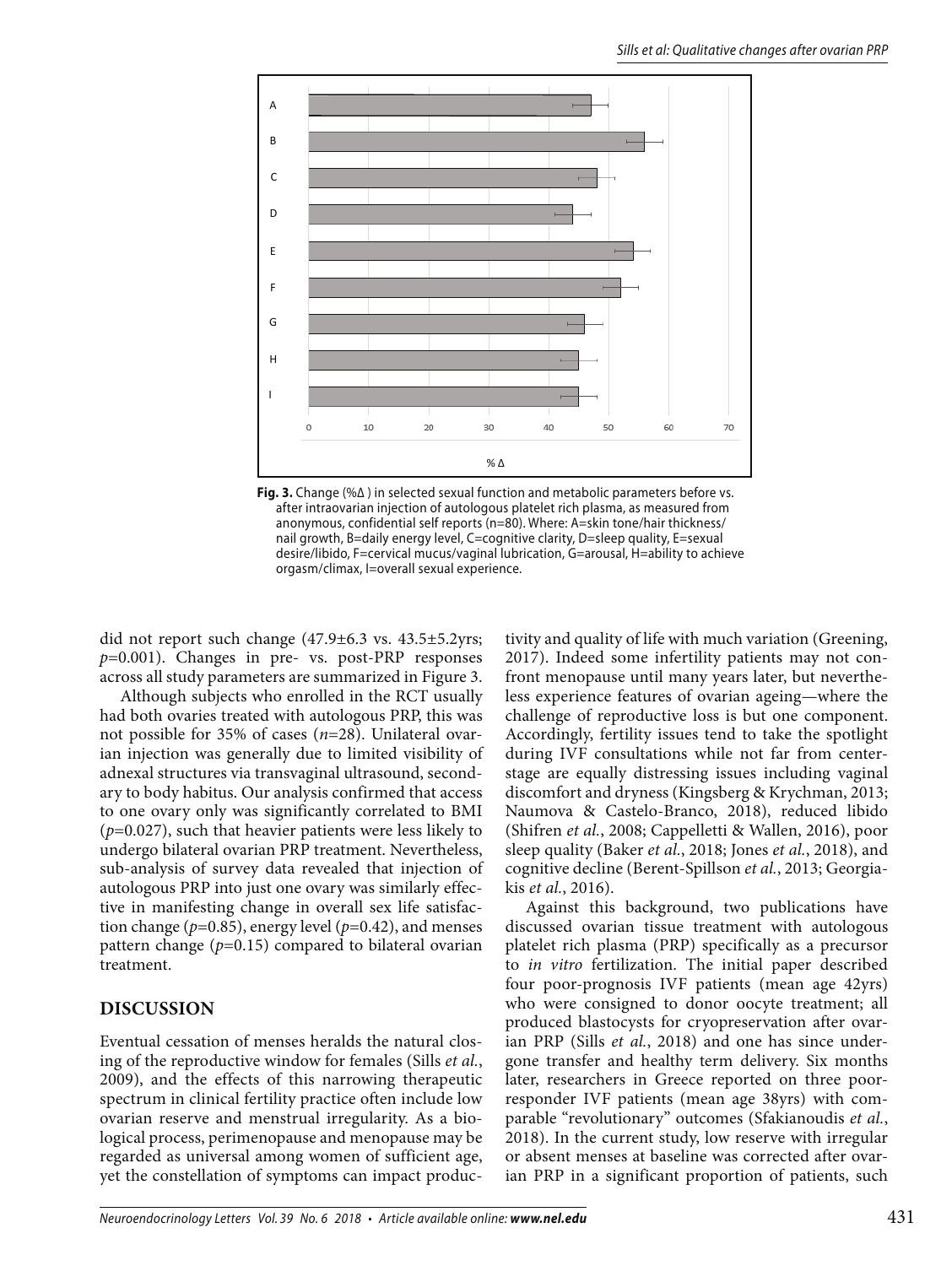that more than half resumed menses and were able to discontinue exogenous hormone replacement therapy (HRT). While the observed changes may or may not be directly connected to follicular recruitment or IVF, we believe they are nevertheless important and deserve closer study.

Prior IVF data on ovarian PRP suggested that leaner women were more likely to respond to this intervention than those with higher BMI (Sills *et al.*, 2018), and the present investigation extends this observation by noting patients lost weight and significantly reduced their BMI (*p*=0.028) after ovarian PRP. Curiously, while higher BMI was linked to reduced ability to access both ovaries safely for PRP dosing, unilateral ovarian injection did not meaningfully diminish any measured qualitative outcome.

While estradiol and testosterone are both ovarian products important in modulating female sexual and neurobehavioral response (Dhanuka & Simon, 2015; Cappelletti & Wallen, 2016; Fantasia, 2016), how these sex steroids might be affected by injection of PRP into the ovary is not known. Of note, significant increases in sexual activity, improved ability to reach orgasm/climax, and better overall sexual experience were reported following ovarian PRP injection here. It is plausible that a higher level of ovarian endocrine output results from autologous PRP "rescue", explaining why our patients reported significant improvements in sleep quality, energy level, dermatological characteristics like nails/ skin/scalp hair, clarity of thinking, as well as cervical mucus production and vaginal lubrication. The finding of improved overall sexual experience among patients at significantly higher age (vs. non-responders) invites additional study and suggests ovaries in such older women could be more sensitive to or better suited for ovarian PRP.

Based on the scope of changes experienced by these patients, should ovarian PRP be considered for symptomatic women not necessarily aspiring to retrieve their own eggs? A growing body of literature now addresses ovarian senescence, usually with emphasis on lifestyle modification, calorie restriction, toxin avoidance, and especially pharmacologic interventions like assorted HRT regimes. Because symptoms can sometimes be severe and refractory, multiple strategies are often deployed simultaneously with varying efficacy. If our results can be validated by additional multicenter studies, ovarian treatment with autologous PRP could join these interventions and become a useful therapeutic addition—not just as an antecedent to IVF as initially proposed (Sfakianoudis *et al.*, 2018; Sills *et al.*, 2018) but for general management of systemic perimenopausal symptoms.

How might the dramatic changes observed here be explained? What is it about injecting autologous PRP into ovarian tissue—considered impaired or dormant in most cases—that could yield an apparent alteration in function? Discussion of IVF cycle data after ovarian PRP permitted some conjecture (Sills *et al.*, 2018), and the findings reported here appear to point in the same direction. Specifically, administration of activated PRP delivers growth factors, chemokines, and cytokines such as stromal cell derived factor-1 and hepatocyte growth factor deep into ovarian tissue. Upon arrival these and other molecular signals orchestrate tissue perfusion and angiogenesis (Szafarowska & Jerzak, 2013), possibly setting the stage for ovarian re-potentiation. Indeed, placement of these PRP-derived cell signals might "switch on" adult ovaries with low or absent reserve by establishing communication channels with uncommitted ovarian stem cells, thus creating local signaling contexts to induce differentiation towards (hormonally) active follicles. As proposed earlier (Sfakianoudis *et al.*, 2018; Sills *et al.* 2018), this sequence could also entail postnatal oogenesis – a pathbreaking but unsettled principle for fertility practice where research both in support (Virant-Klun *et al.*, 2012; Woods *et al.*, 2013) and in opposition (Byskov *et al.*, 2011; Zhang *et al.*, 2012) exists.

Several limitations of our work should be acknowledged. Any questionnaire used to collect *post hoc* data could be subject to recall bias among respondents. Here the interval between PRP intervention and clinical assessment was limited, and this method has been successfully applied to assess sexual response after other gynecology procedures (Saini *et al.*, 2002). In addition, it would have been ideal to have captured more detail on quality of life changes over time, especially about which changes were experienced in what sequence (and duration of their effects), although this awaits further longitudinal study in larger populations. Finally, our analysis would have been substantially strengthened if the qualitative changes reported privately here were linked on a case-by-case basis to laboratory data collected after ovarian PRP. These data do exist and form the basis of further investigations, but to preserve patient confidentiality our anonymous survey could not make that connection.

In summary, while ovarian injection with autologous PRP has achieved significantly improved reserve markers (Sills *et al.*, 2018) and yielded livebirths from poor prognosis IVF patients using their own oocytes (Sfakianoudis *et al.*, 2018), the neurobehavioral and metabolic changes measured here position ovarian PRP beyond conventional fertility practice. Here, we offer evidence of improvement in multiple quality of life parameters following use of intraovarian PRP. To clarify which patient characteristics may predict responsiveness to ovarian PRP, as well as how best to refine this minimally invasive technique, additional clinical research is underway.

#### **CONFLICT OF INTEREST DISCLOSURE**

ESS holds a provisional U.S. patent for process & treatment using ovarian platelet rich plasma.